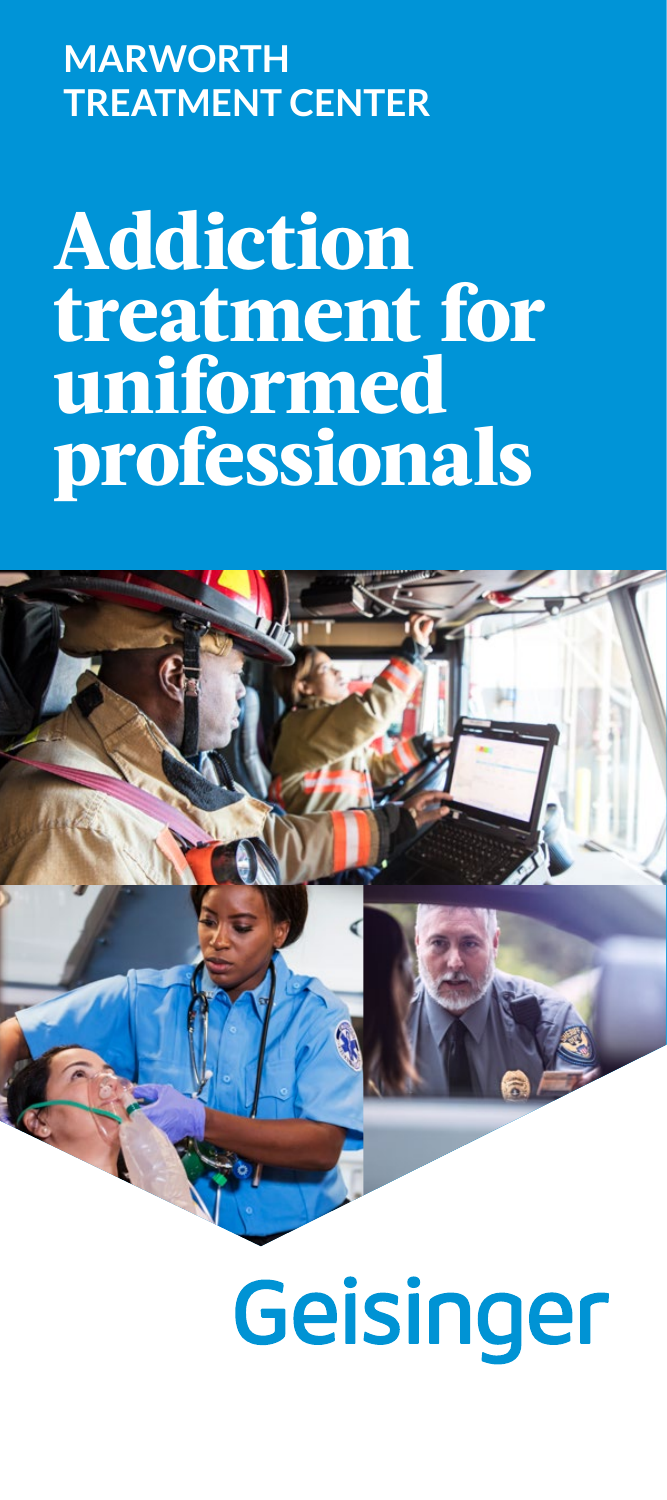Geisinger Marworth offers a special Uniformed Professionals Treatment Program for police officers, firefighters, corrections officers, first responders and others working in similar roles who abuse drugs or alcohol. This program builds the framework to help them return to a functional life and remain sober.

#### **Unique challenges**

Uniformed professionals with an addiction often face these obstacles:

- Back-to-work implications
- Confidentiality concerns
- Exposure to trauma and post-traumatic stress disorder (PTSD)
- Focus on taking care of others, but not themselves
- High-profile status in profession and community
- High-stress work environment
- Risk of physical danger
- Special family dynamics

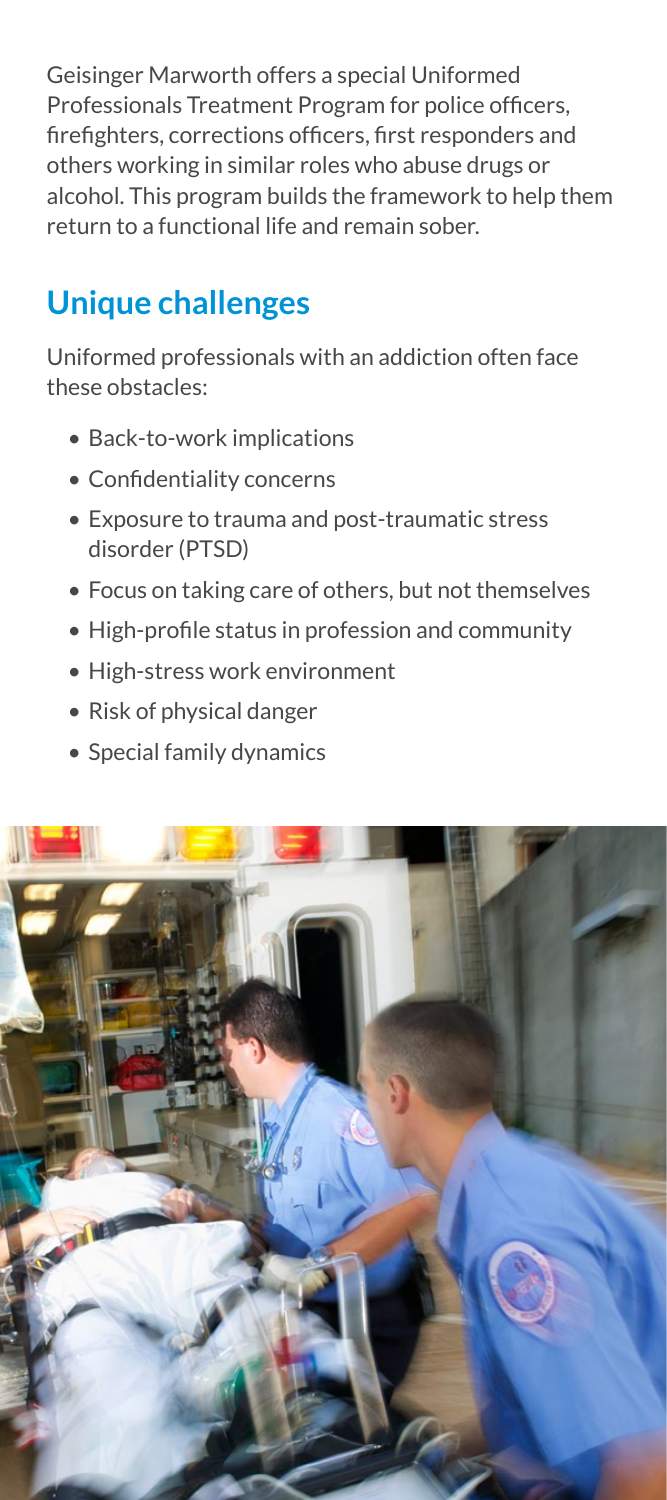#### **Enhanced services**

In addition to our inpatient program for addiction recovery, Marworth blends the following components into the Uniformed Professionals Treatment Program:

- Dedicated counselors experienced in working with uniformed professionals and trauma
- Dual-diagnosis education, therapy and support
- Grief counseling
- Intensive group therapy with other uniformed professionals
- Network of recovering uniformed professionals who serve as contacts and assist our professional staff as 12-step program support members
- Re-entry planning for the transition back to work, family and community
- Relapse prevention groups designed for uniformed professionals
- Stress management training
- Trauma and PTSD support groups

#### **Trauma in uniformed professionals**

Those in public safety professions are at a high risk for experiencing trauma. To address this, Marworth delivers an integrated approach for uniformed professionals who are also trauma survivors through trauma informed therapy, which focuses on topics such as:

- Anger and trauma
- Asking for help
- Boundaries
- Grounding skills
- Recovery thinking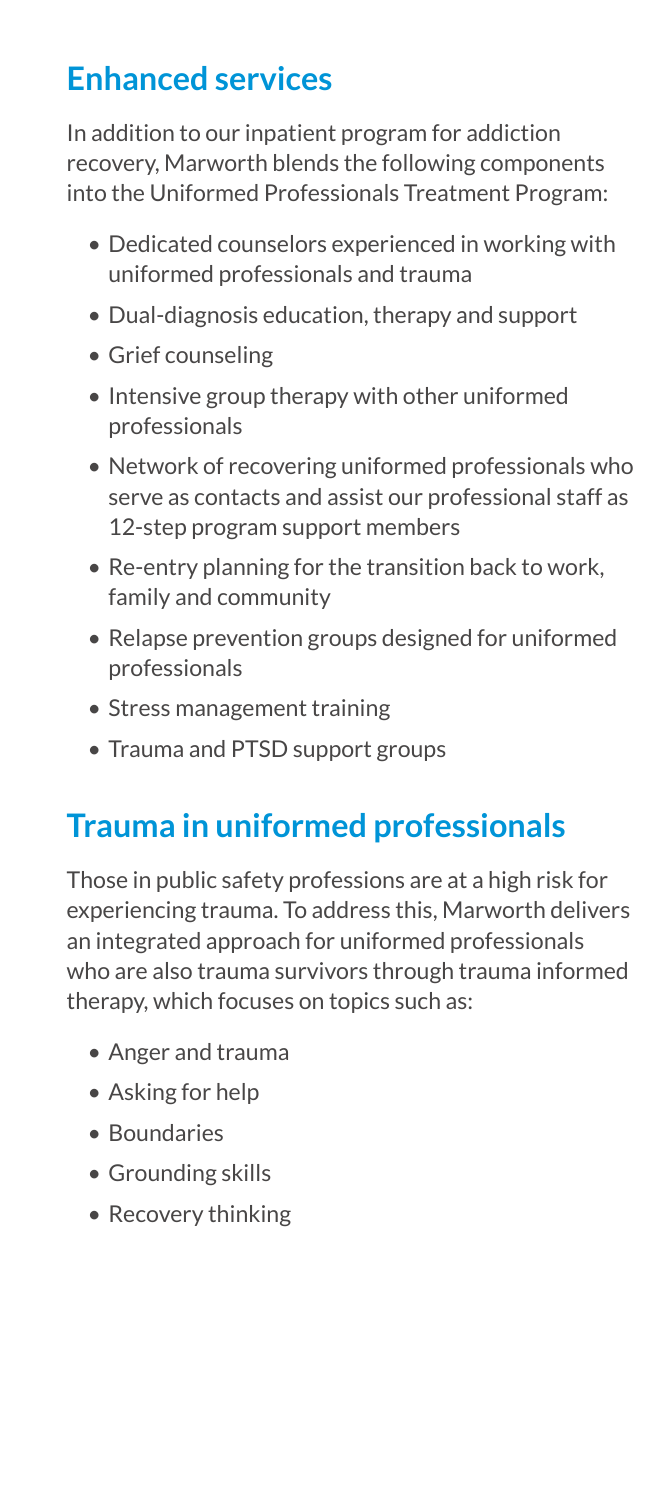#### **Admissions**

Call **800-442-7722** to make admissions arrangements or to learn more about Marworth. Admissions counselors are available to:

- Arrange inpatient treatment
- Help with insurance verifications
- Set up transportation
- Schedule evaluations

People may self-enroll at Marworth or be referred by family members, physicians, community-based drug and alcohol programs, employee assistance professionals, insurance providers or clergy.

#### **Environment**

Marworth is located on a serene 27-acre campus in the Poconos near Scranton, Pa. The entire Marworth team — doctors, nurses, addiction counselors, admissions counselors, administrators and support staff — are dedicated to helping addicted individuals choose the road to recovery and stay on course.



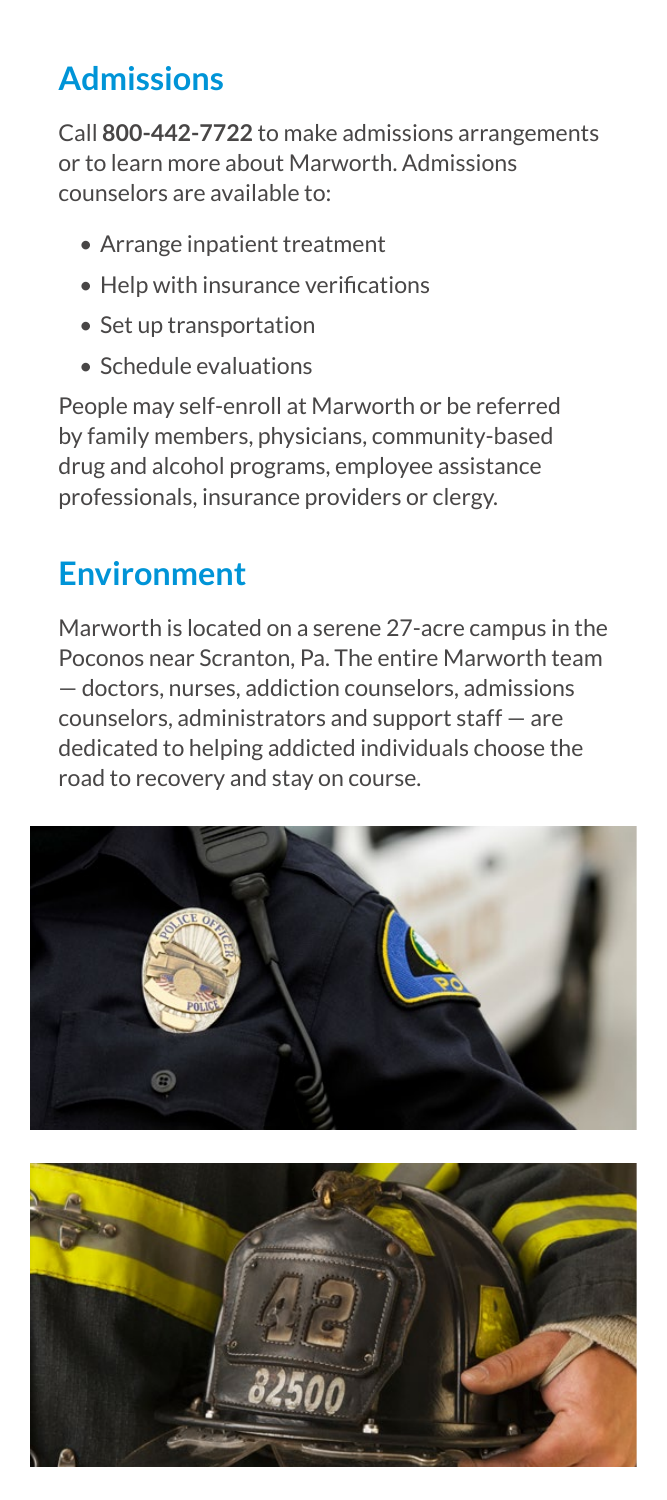